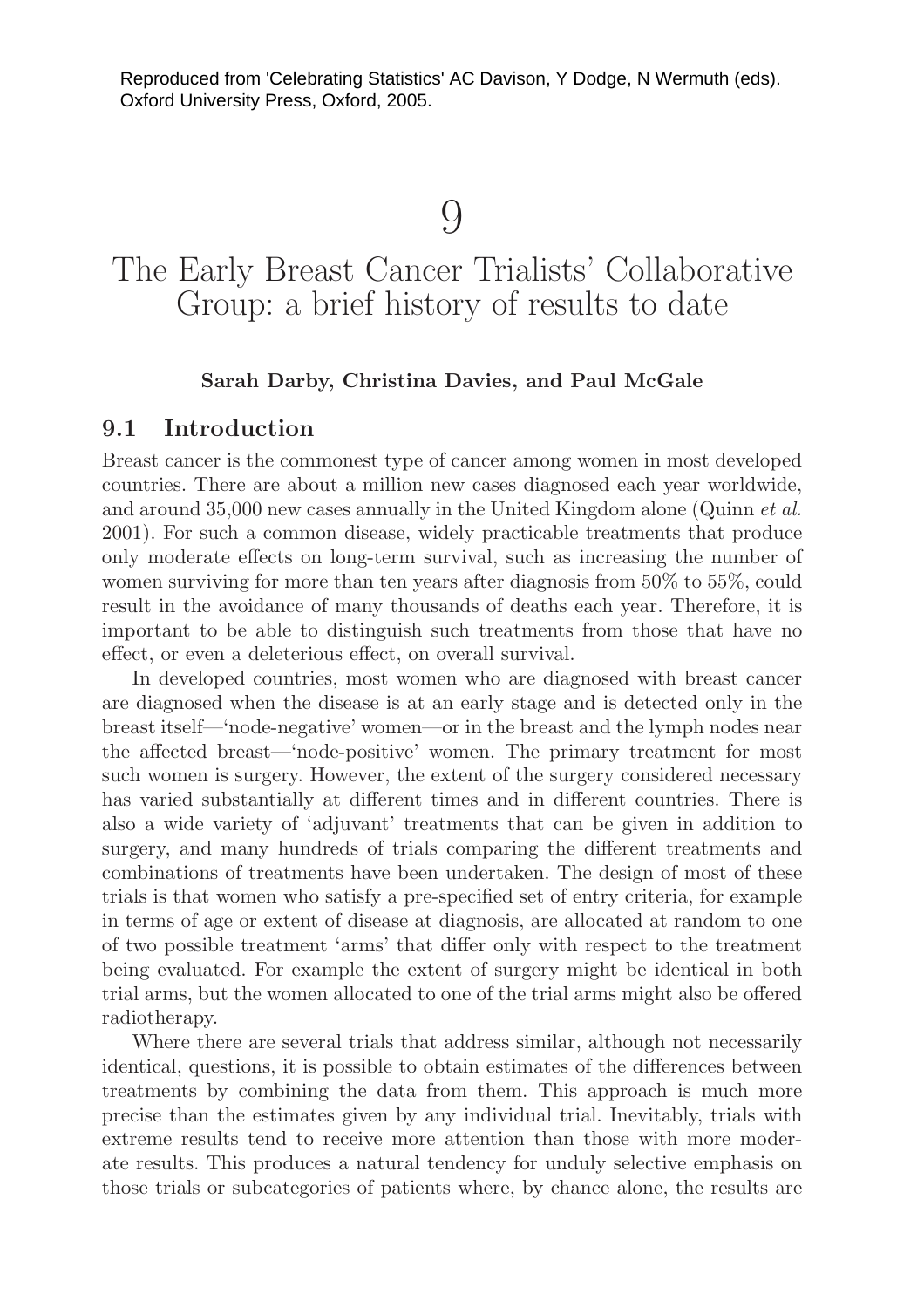misleadingly positive or misleadingly negative. Most such biases can be avoided by appropriate combination of the results of all trials that address similar questions. This combination cannot be done satisfactorily from published data alone (Stewart and Parmar 1993), and the inclusion of unpublished as well as published data is necessary to avoid bias. Furthermore, the information available from the published trials is not sufficient to allow a uniform analysis of all the available data with appropriate stratification for factors that will affect survival such as age, time since diagnosis, or nodal status. Thus, analysis based on individual patient data is necessary.

With these issues in mind, collaboration was sought in 1983–1984 between the co-ordinators of all randomized trials of the treatment of early breast cancer that satisfied certain criteria, and in 1985 the Early Breast Cancer Trialists' Collaborative Group (EBCTCG) was initiated. It has continued since then in five-yearly cycles. At the time of writing, the analyses resulting from the fourth cycle of the EBCTCG have been finalized, and initial preparations are being made for the fifth cycle, which will include data up to 2005. The fourth-cycle analyses now available via the University of Oxford Clinical Trial Service Unit website, www.ctsu.ox.ac.uk, and in the published literature. See the note added in proof on page 196. The present chapter summarizes the main results of the earlier cycles of the EBCTCG, both in Table 9.1 and in the text, and it also comments on recent trends in breast cancer mortality. The results presented here are mainly those for overall survival. However, the original publications also consider other endpoints, including mortality from breast cancer and mortality from other specific causes of death, as well as breast cancer recurrence, that is, the return of the original cancer after a period of remission. In almost all cases, where a treatment has a beneficial effect on overall survival, this occurs following an earlier and larger effect on breast cancer recurrence.

## **9.2 The first cycle of the EBCTCG (1984 and 1985)**

The first meeting of the nascent EBCTCG took place in London in October 1984 and preliminary analyses of data from two categories of trial were presented. Both were concerned with the evaluation of 'systemic' treatments—those involving drugs that would reach not just the breast and local tissues, but all parts of the body to which microscopic deposits of the cancer might already have spread. The first category included trials in which women in one treatment arm received only the standard treatment schedule at the centre involved in terms of the extent of surgery and whether or not radiotherapy was given, while women in the other treatment arm received the same standard treatment plus treatment with the anti-oestrogen agent tamoxifen, which can inhibit the growth of tumours with appreciable oestrogen receptor expression—so-called 'ER-positive' tumours. The second category of trials included patients in which the two trial arms differed only by the addition of some form of long-term cytotoxic chemotherapy, consisting of the administration of one or more drugs intended to kill cancer cells.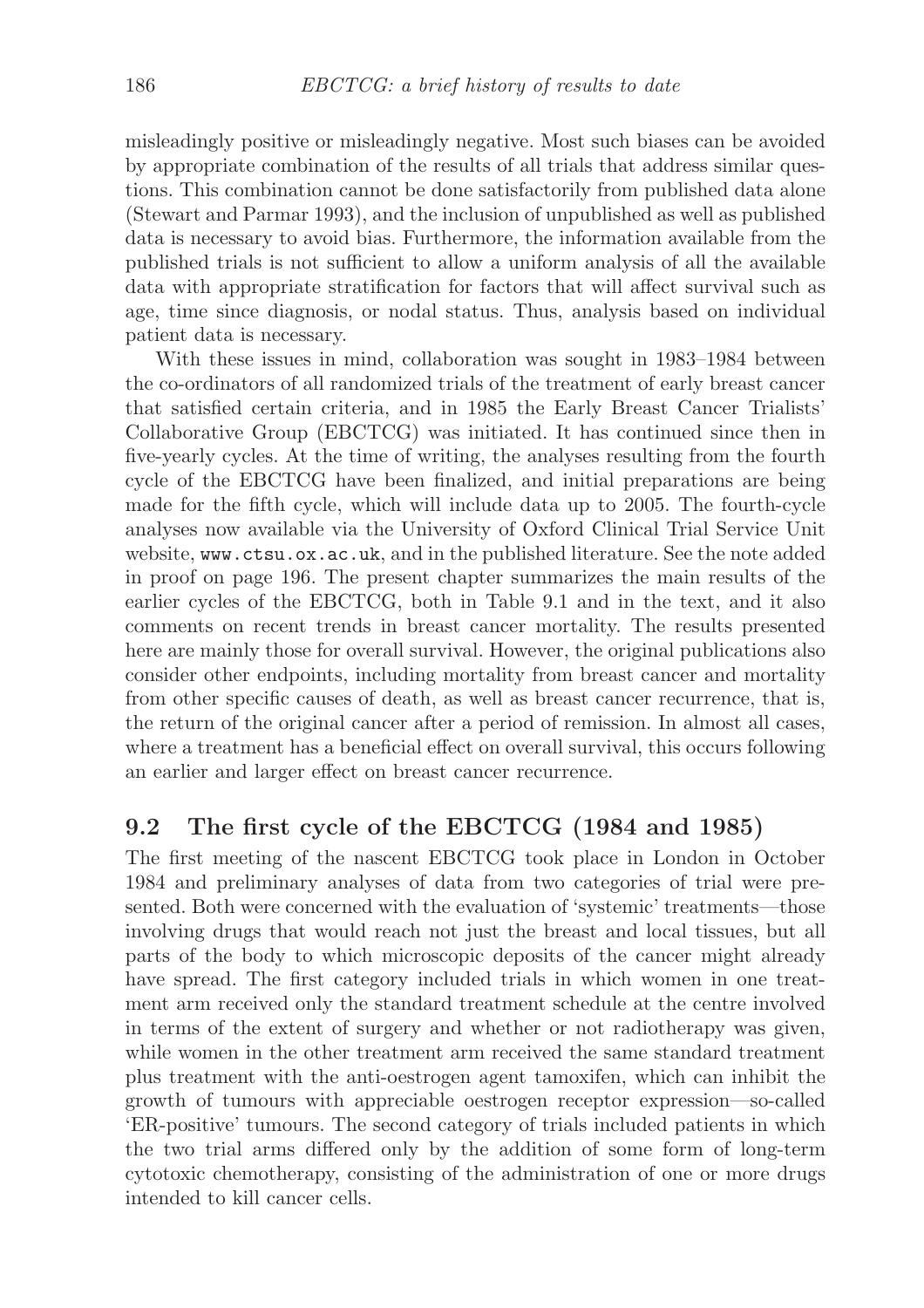The data were analysed using standard statistical methods comprising significance tests and appropriately weighted estimates of treatment effects, based on log-rank analyses, together with life-table estimates of survival, which have been described elsewhere (EBCTCG 1990). Before these analyses, no generally agreed conclusions had emerged about the effects on mortality of either of these types of systemic therapy in early breast cancer, but it was apparent even from the preliminary results presented at the 1984 meeting that there were clearly significant reductions in short-term mortality among those receiving either tamoxifen or chemotherapy (Anonymous 1984). The final published data confirmed these preliminary findings (EBCTCG 1990, 1988). Individual data were available in 1985, when the EBCTCG was formally established, from a total of 28 trials of the effects of tamoxifen in which a total of 16,500 women had been randomized, of whom nearly 4000 had died by the end of the available follow-up. When all ages at diagnosis were combined, there was a highly significant reduction ( $p < 0.0001$ ) in mortality for the women who had been allocated to tamoxifen compared with the women who had not. More detailed analysis indicated—misleadingly, as became apparent from later analyses of larger datasets—that the beneficial effect of tamoxifen was concentrated in women who were aged 50 or more at diagnosis, in whom the annual death rate from all causes combined was reduced by about one fifth. Furthermore, since not all patients complied with the treatment assigned, the true beneficial effect of tamoxifen is likely to be somewhat greater than this.

As regards the trials of cytotoxic chemotherapy, data were available from a total of 40 trials involving over 13,000 randomized women, of whom just over 4000 had died. There was a highly significant reduction in the overall death rate in trials of any chemotherapy versus no chemotherapy  $(p = 0.003)$  and also in trials of polychemotherapy—that is, chemotherapy with more than one drug for more than one month—versus single-agent chemotherapy ( $p = 0.001$ ). In contrast to the tamoxifen trials, the beneficial effect of the chemotherapy appeared to be concentrated in women aged under 50 at diagnosis, in whom the annual death rate was reduced by about one quarter. The chemotherapy trials also suggested that administration of chemotherapy for 12–24 months might offer little survival advantage over administration of the same chemotherapy for about six months.

#### **9.3 The second cycle (1990)**

Breast cancer is unusual in that survival without apparent recurrence for the first five years after diagnosis is by no means a guarantee that cure has been achieved. Indeed, among women diagnosed with early breast cancer, mortality rates from the disease remain substantially elevated for at least the next ten to twenty years (Quinn *et al.* 2001). In the first cycle of the EBCTCG the 8000 or so deaths in the randomized women were approximately evenly distributed over years 1, 2, 3, 4, and 5+ of follow-up, but there was little useful information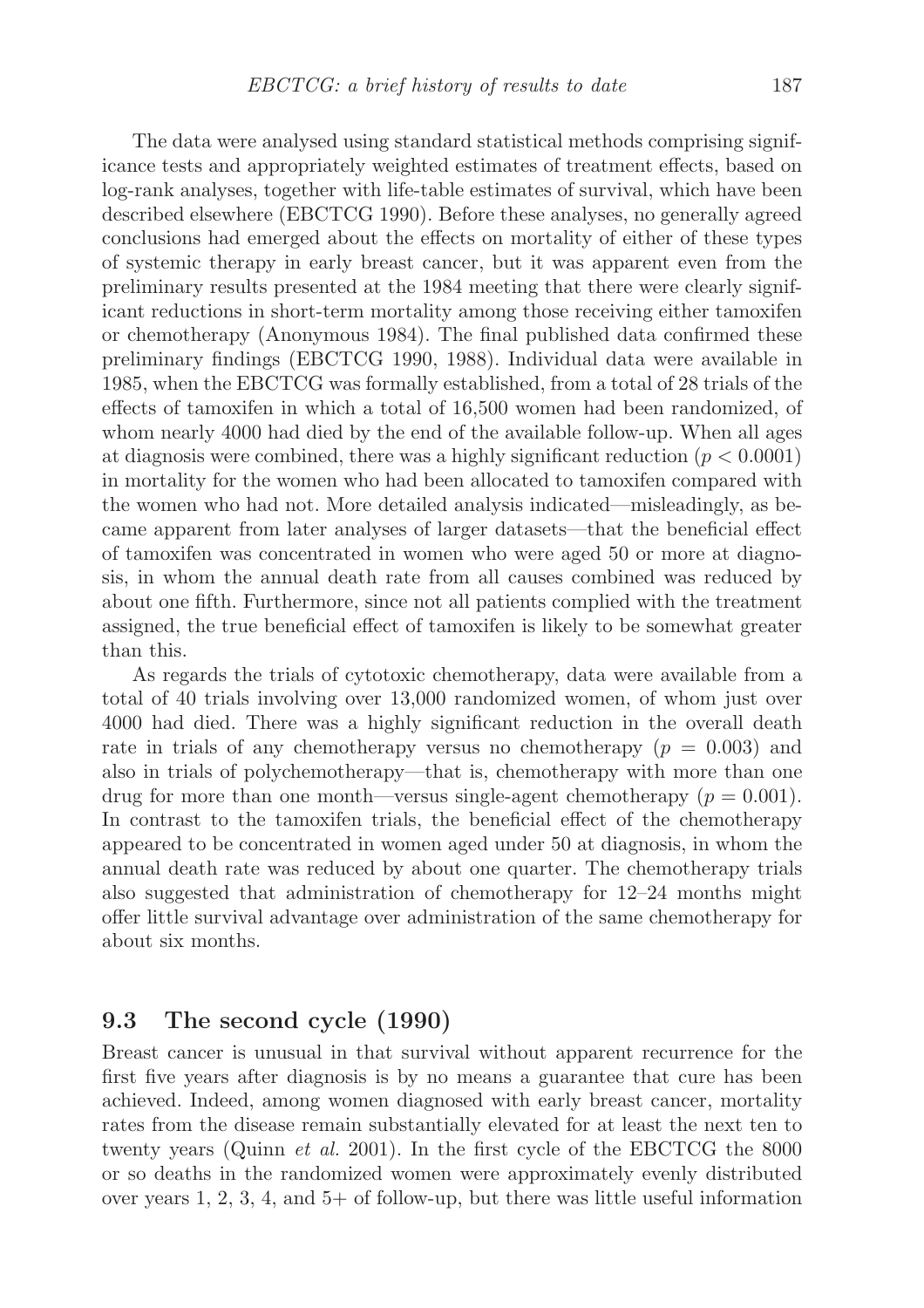|                                                                                                                                                                                                                                                                                                                                                                                                                                                                                                                                                                                          |                                                   | TABLE 9.1. The main results for overall survival in the randomized controlled trials considered by the Early Breast Cancer Trialists'<br>Collaborative Group. Standard errors (se) in percent are given in parentheses                                                                                                                                                                                                                                      |
|------------------------------------------------------------------------------------------------------------------------------------------------------------------------------------------------------------------------------------------------------------------------------------------------------------------------------------------------------------------------------------------------------------------------------------------------------------------------------------------------------------------------------------------------------------------------------------------|---------------------------------------------------|-------------------------------------------------------------------------------------------------------------------------------------------------------------------------------------------------------------------------------------------------------------------------------------------------------------------------------------------------------------------------------------------------------------------------------------------------------------|
| Cycle                                                                                                                                                                                                                                                                                                                                                                                                                                                                                                                                                                                    | Data included                                     | Main results for overall survival and references                                                                                                                                                                                                                                                                                                                                                                                                            |
| $\operatorname*{First}% \left( X\right) \subset\left( X\right) \subset\left( X\right) \subset\left( X\right) \subset\left( X\right) \subset\left( X\right) \subset\left( X\right) \subset\left( X\right) \subset\left( X\right) \subset\left( X\right) \subset\left( X\right) \subset\left( X\right) \subset\left( X\right) \subset\left( X\right) \subset\left( X\right) \subset\left( X\right) \subset\left( X\right) \subset\left( X\right) \subset\left( X\right) \subset\left( X\right) \subset\left( X\right) \subset\left( X\right) \subset\left( X\right) \subset\left( X\right$ | Trials started before 1985.<br>Follow-up to 1985. | tion in mortality in trials of 'tamoxifen versus no tamoxifen' over about five years of follow-up<br>Tamoxifen (28 trials involving 16,500 randomized women): Highly significant $(p < 0.0001)$ reduc-<br>(EBCTCG 1988)                                                                                                                                                                                                                                     |
|                                                                                                                                                                                                                                                                                                                                                                                                                                                                                                                                                                                          |                                                   | in trials of 'polychemotherapy versus single-agent chemotherapy', both over about five years of<br>follow-up. Chemotherapy for 12-24 months may offer little survival advantage over 6 months<br>Chemotherapy (40 trials involving over 13,000 randomized women): Highly significant ( $p = 0.003$ )<br>reduction in mortality in trials of 'any chemotherapy versus no chemotherapy', and also ( $p = 0.001$ )<br>(EBCTCG 1988)                            |
| Second                                                                                                                                                                                                                                                                                                                                                                                                                                                                                                                                                                                   | Trials started before 1985.<br>Follow-up to 1990  | 0.00001) reduction in overall mortality rate in trials of 'tamoxifen versus no tamoxifen' over about<br>10 years of follow-up. Indirect comparisons suggest longer term treatment $(\sim 2-5$ years) better<br>than shorter. Polychemotherapy plus tamoxifen clearly better than polychemotherapy alone at<br>Tamoxifen (40 trials involving 30,000 randomized women): Highly significant $17\%$ (se 2; $p$<br>ages 50-69 (EBCTCG 1992).                    |
|                                                                                                                                                                                                                                                                                                                                                                                                                                                                                                                                                                                          |                                                   | $(0.00001)$ reduction in overall mortality rate in trials of 'polychemotherapy versus no chemotherapy'<br>over about 10 years of follow-up. No advantage in long-term treatment $(\sim]12$ months) over shorter<br>$\sim$ 6 months). Tamoxifen and polychemother<br>apy may be better than tamoxifen alone at ages<br>Chemotherapy (31 trials involving 11,000 randomized women): Highly significant 16% (se 3; $p <$<br>(EBCTCG 1992)<br>$50 - 69$<br>term |
|                                                                                                                                                                                                                                                                                                                                                                                                                                                                                                                                                                                          |                                                   | Ovarian ablation (10 trials involving 3000 randomized women): Highly significant 25% (se 7;<br>$p = 0.0004$ ) reduction in overall mortality rate for women treated at age $\lt 50$ over at least<br>years of follow-up. No significant effect for those aged 50+ when treated. (EBCTCG 1992).                                                                                                                                                              |
|                                                                                                                                                                                                                                                                                                                                                                                                                                                                                                                                                                                          |                                                   | Immunotherapy (24 trials involving 6300 randomized women): No significantly favourable effects<br>of immunotherapy found (EBCTCG 1992).                                                                                                                                                                                                                                                                                                                     |
|                                                                                                                                                                                                                                                                                                                                                                                                                                                                                                                                                                                          |                                                   | therapies (64 trials involving 28,500 randomized women): Radiotherapy reduced rate of local<br>recurrence by factor of three and breast conserving surgery involved some risk of recurrence in<br>remaining tissue, but no definite differences in overall survival at 10 years (EBCTCG 1995)<br>Local                                                                                                                                                      |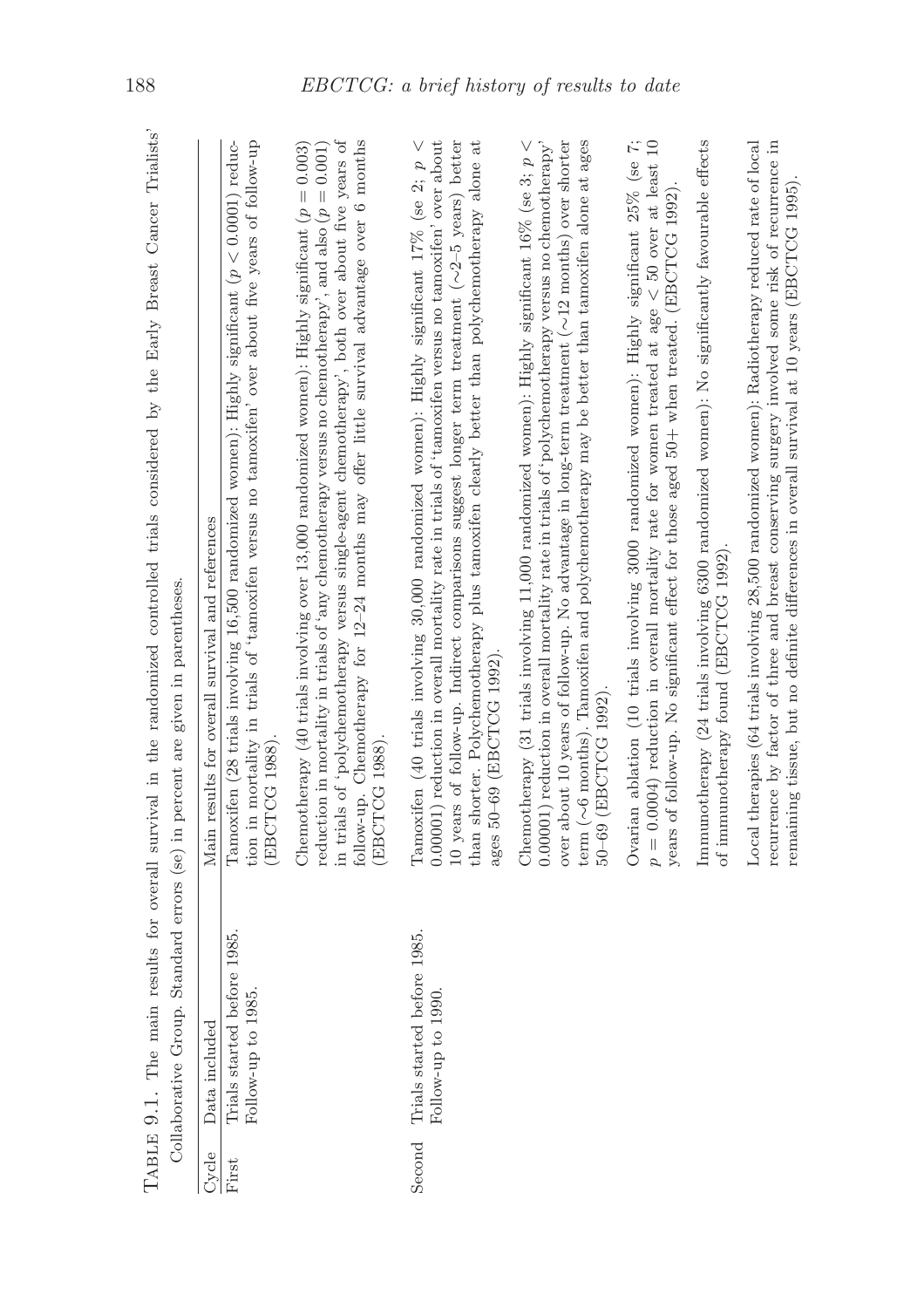| in trials of 1, 2, and 5 years respectively of tamoxifen versus no tamoxifen, over about 10 years of<br>follow-up. Proportionate benefit applies regardless of nodal status, age, menopausal status, daily<br>Tamoxifen: (55 trials involving 37,000 women): No significantly favourable effect in women with<br>icant effects with $12\%$ (se 3), $17\%$ (se 3) and $26\%$ (se 4) reductions in the overall mortality rate<br>(se 5; $p < 0.00001$ ) in women aged $< 50$ and $11\%$ (se 3; $p = 0.0001$ ) in women aged $50-69$ in trials<br>tamoxifen dose, and whether or not chemotherapy was given (EBCTCG 1998b). Chemotherapy<br>(69 trials involving 30,000 women): Highly significant reductions in overall mortality rate of $25\%$<br>of "polychemotherapy versus no chemotherapy". Proportionate benefit similar regardless of nodal<br>ER-negative tumours, but for 30,000 women with ER-positive or untested tumours highly signif-<br>status, menopausal status (given age), ER-status and whether or not tamoxifen had been given.<br>No advantage of more than about 6 months of treatment (EBCTCG 1998a). | Ovarian ablation (12 trials involving 3500 women): No benefit for women aged over 50, but highly<br>survival 52% versus 46%; $p = 0.001$ ) in trials of "ovarian ablation versus no ablation". Further<br>significant improvement in 15-year survival among those aged 50 or under when treated (15-year<br>evidence needed on effect of ablation in the presence of other adjuvant treatments (EBCTCG<br>1996 | survival was $37\%$ with radiotherapy and $36\%$ without ( $p = 0.06$ ) in trials of "radiotherapy versus<br>Radiotherapy (40 trials involving 20,000 women): Substantial reduction in breast cancer mortality<br>largely offset by an increased risk of mortality from cardiovascular disease, so that overall 20-year<br>no radiotherapy". The ratio of benefit (from reduced mortality from breast cancer) to harm (from<br>increased mortality from cardiovascular disease) was strongly affected by nodal status, age and<br>de of follow-up (EBCTCG $2000$ ).<br>$_{\rm deca}$ | Data on $\sim 80,000$ women randomised in trials of tamoxifen, $\sim 50,000$ women in trials of chemother-<br>10 000 women in trials of ovarian ablation and $\sim$ 38,000 women in trials of local therapies<br>have recently been published (EBCTCG 2005); see page 196.<br>apy, |
|------------------------------------------------------------------------------------------------------------------------------------------------------------------------------------------------------------------------------------------------------------------------------------------------------------------------------------------------------------------------------------------------------------------------------------------------------------------------------------------------------------------------------------------------------------------------------------------------------------------------------------------------------------------------------------------------------------------------------------------------------------------------------------------------------------------------------------------------------------------------------------------------------------------------------------------------------------------------------------------------------------------------------------------------------------------------------------------------------------------------------|----------------------------------------------------------------------------------------------------------------------------------------------------------------------------------------------------------------------------------------------------------------------------------------------------------------------------------------------------------------------------------------------------------------|--------------------------------------------------------------------------------------------------------------------------------------------------------------------------------------------------------------------------------------------------------------------------------------------------------------------------------------------------------------------------------------------------------------------------------------------------------------------------------------------------------------------------------------------------------------------------------------|------------------------------------------------------------------------------------------------------------------------------------------------------------------------------------------------------------------------------------------------------------------------------------|
| Trials started before 1990.<br>Follow-up to 1995.                                                                                                                                                                                                                                                                                                                                                                                                                                                                                                                                                                                                                                                                                                                                                                                                                                                                                                                                                                                                                                                                            |                                                                                                                                                                                                                                                                                                                                                                                                                |                                                                                                                                                                                                                                                                                                                                                                                                                                                                                                                                                                                      | Trials started before 1995.<br>Follow-up to 2000                                                                                                                                                                                                                                   |
| Third                                                                                                                                                                                                                                                                                                                                                                                                                                                                                                                                                                                                                                                                                                                                                                                                                                                                                                                                                                                                                                                                                                                        |                                                                                                                                                                                                                                                                                                                                                                                                                |                                                                                                                                                                                                                                                                                                                                                                                                                                                                                                                                                                                      | Fourth                                                                                                                                                                                                                                                                             |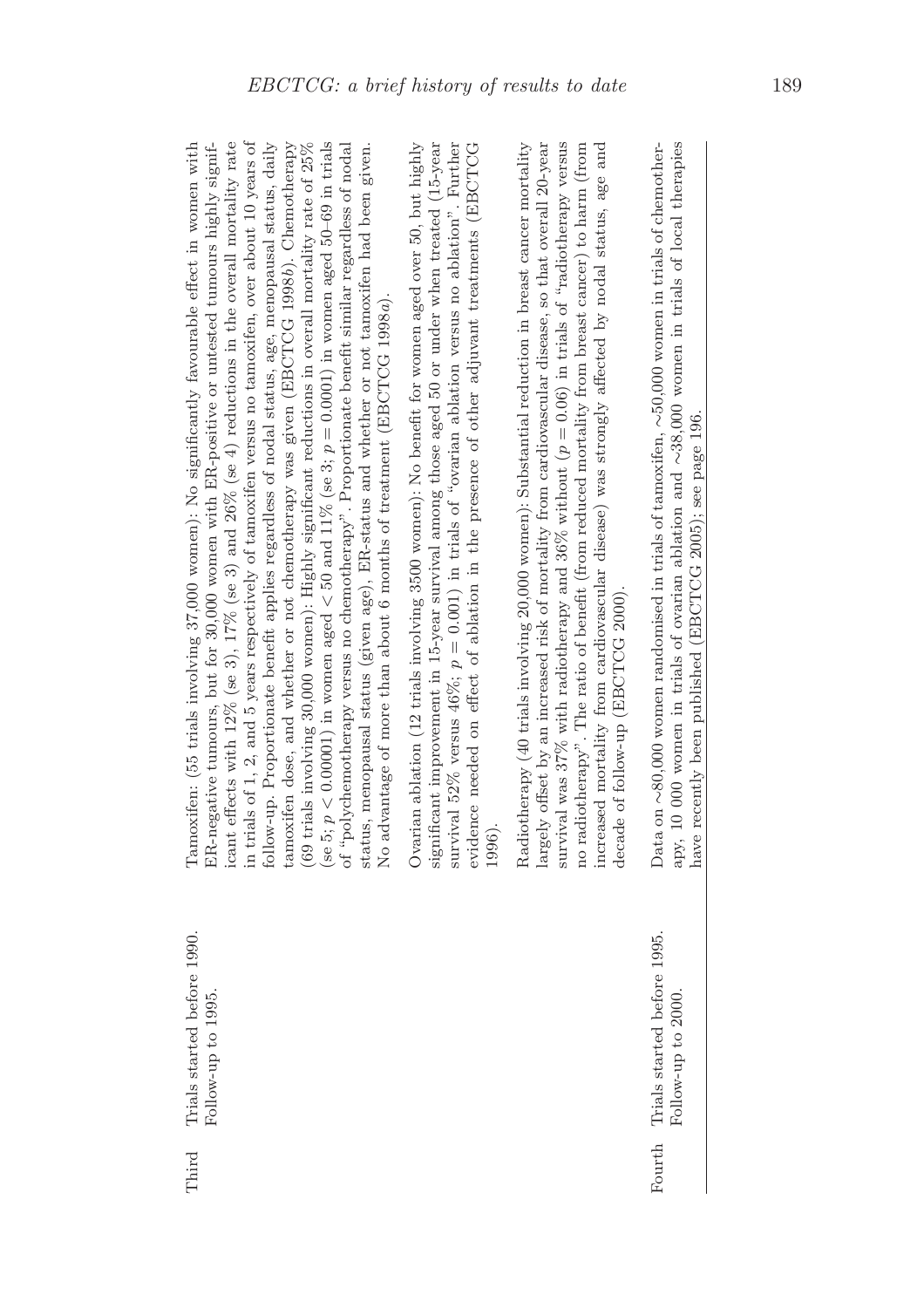on the effects of the treatments being compared after year 5. Therefore, the second cycle of the EBCTCG included trials that began before 1985, as in the first cycle, but the follow-up was now extended for a further five years, to 1990. This enabled the effects of treatment on mortality to be evaluated not just to five, but also to ten years after the diagnosis of breast cancer (EBCTCG 1992). Data were available for a total of 40 trials of the effect of tamoxifen versus the same standard treatments but without tamoxifen. These trials included nearly 30,000 women, comprising approximately 98% of all those randomized into eligible trials, and just over 8000 of them had died. A highly significant effect of tamoxifen was once again apparent  $(p < 0.00001)$ , and women who had received the drug had 17% (standard error 2%—here and below we give standard errors in parentheses after the corresponding estimates) lower mortality rate over the entire period of follow-up than those who did not. It was also clear that tamoxifen substantially reduced—by 39% (9%), giving  $p < 0.00001$ —the risk of development of 'contralateral' breast cancer, that is, of a completely new cancer arising in the previously unaffected breast.

In the second cycle of the EBCTCG, data were available for 11,000 women randomized in a total of 31 trials of adjuvant polychemotherapy versus no chemotherapy—79% of all women randomized into eligible trials—of whom over 3500 had died. A highly significant effect of polychemotherapy was demonstrated  $(p < 0.00001)$  and women who had received polychemotherapy had mortality rate 16% lower than those who did not.

Treatment of pre-menopausal women with ovarian ablation, which destroys ovarian function, thus altering sex hormone levels and inducing an artificial menopause, may affect the progression of breast cancer and also survival. Data were available for just over 3000 women in ten randomized trials of the effect of ovarian ablation and these demonstrated a highly significant ( $p = 0.0004$ ) reduction in mortality of 25% (7%) for the 1800 or so women treated under the age of 50. Curiously, this is the one EBCTCG result that did not prove durable. For the 1326 women randomized to ovarian ablation when aged over 50, ovarian ablation had no significant effect either on overall mortality or on recurrence-free survival. This is possibly due to the fact that the majority of such women would have been post-menopausal at the time they were randomized.

In the second cycle of the EBCTCG, data were also available on 6300 women randomized in 24 trials of immunotherapy given to increase the immune response of the woman's body to the tumour; eight trials of bacillus Calmette–Guérin, nine of levamisole, and seven of other agents. Neither in total, nor in any of the three subgroups, nor in any of the 24 separate trials was there any significantly favourable difference between treatment or control in either recurrence-free or overall survival—indeed, women given immunotherapy had 3% (4%) higher rates for both endpoints. Perhaps by chance, for bacillus Calmette–Guérin the adverse effect of 20% (8%) just reached a conventional level of statistical significance ( $p =$ 0.02). These results show that an overview can yield a strongly null result and, in particular, the results for bacillus Calmette–Guérin in the overview contrasted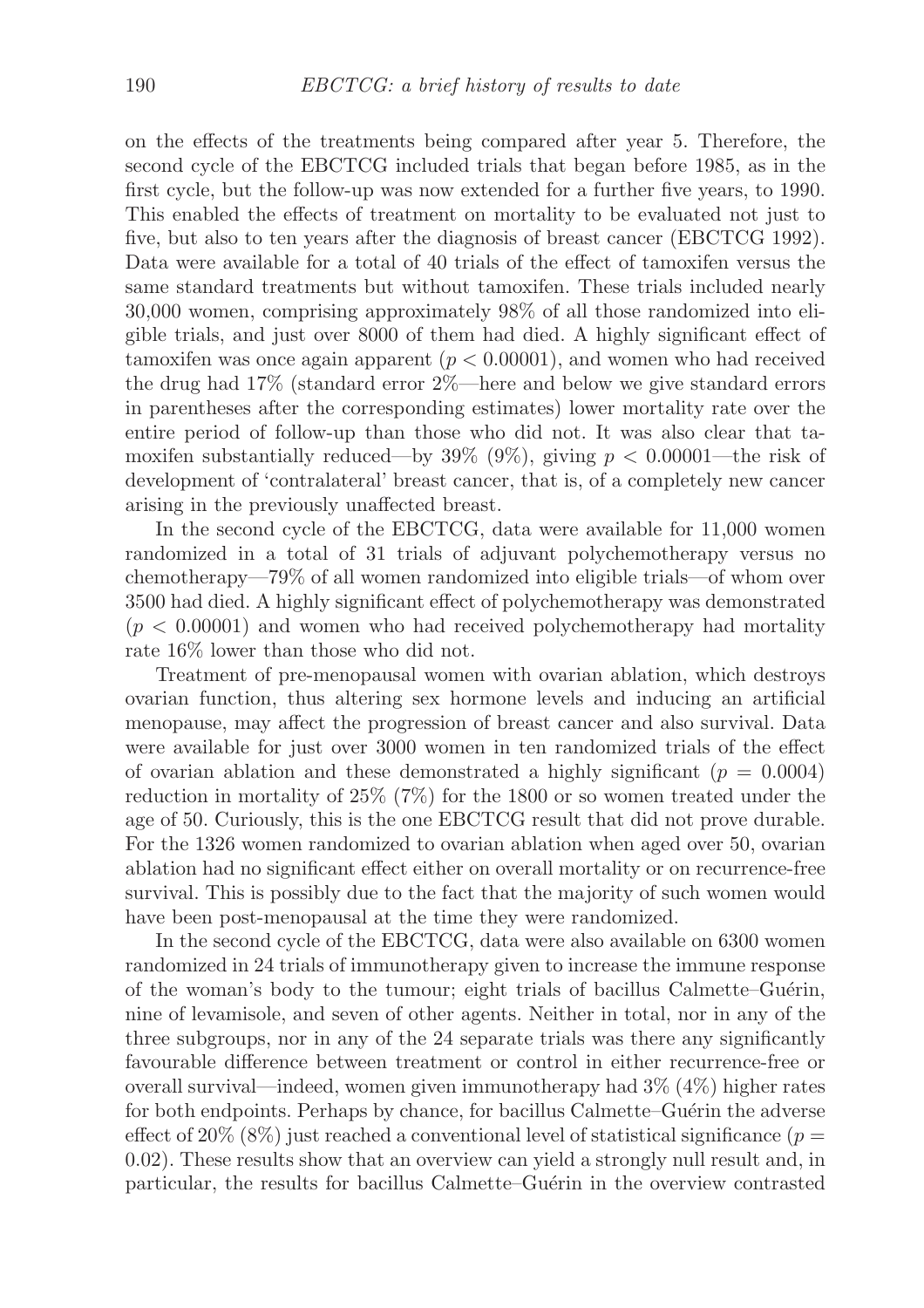with previous claims of a benefit from it in 'historically controlled' comparisons (EBCTCG 1992, Hortobagyi *et al.* 1978).

In the second cycle of the EBCTCG, the reduction in mortality following either tamoxifen or the polychemotherapy regimens tested in the trials available at that time was highly significant both during and after years 0–4, so the cumulative differences in survival are larger at ten than at five years after initial treatment. Both direct and indirect randomized comparisons indicate long-term polychemotherapy, over 12 months, for example, to be no better than shorter, for example, of six months. However, indirect comparisons suggested that longer-term tamoxifen, such as daily for two or for five years, is significantly more effective than shorter tamoxifen regimens, such as daily for only 1 year. This observation, together with promising preliminary findings from several trials, which randomly assign women to different durations of adjuvant tamoxifen therapy—such as two versus five years or five versus ten years (Peto 1996)—led in the 1990s to the establishment of the ATLAS and aTTom trials (www.ctsu.ox.ac.uk/atlas/) that are seeking to establish reliably the effects of prolonging adjuvant tamoxifen by an extra five years among women who have already received a few years—usually five or so—of tamoxifen prior to being enrolled in the trials. These two trials address the question of the appropriate duration of adjuvant hormonal therapy in general. Therefore, their results should be relevant not only to tamoxifen itself but also to other hormonal treatments as they become available.

In women aged over 70 at diagnosis, the second cycle of the EBCTCG showed the efficacy of tamoxifen, but few women in this age range had been included in the trials of polychemotherapy. Among women aged 50–69 not only were tamoxifen and polychemotherapy both demonstrated to have a beneficial effect when given individually, but a directly randomized comparison also demonstrated polychemotherapy plus tamoxifen to be better than polychemotherapy alone; a 20% (4%) reduction in mortality rate was seen ( $p < 0.00001$ ). Directly randomized comparisons also suggested that polychemotherapy plus tamoxifen may be better than tamoxifen alone, but at that time the reduction in mortality of 10% (4%) was not highly significant. At ages below 50, although both polychemotherapy and ovarian ablation were demonstrated to have a beneficial effect when given individually, the numbers available for the examination of their effects when given in combination were small and the associated standard errors correspondingly large.

In addition to examining data on the effects of systemic treatments, the second cycle of the EBCTCG also considered trials of the effects of different local therapies (EBCTCG 1995). Data were available from 36 trials comparing radiotherapy plus surgery with the same type of surgery alone, ten comparing moreextensive surgery with less extensive surgery and 18 comparing more-extensive surgery with less-extensive surgery plus radiotherapy. Information was available on mortality for 28,500 women, over 97% of the women randomized to eligible trials. Some of these local therapies had substantially different effects on the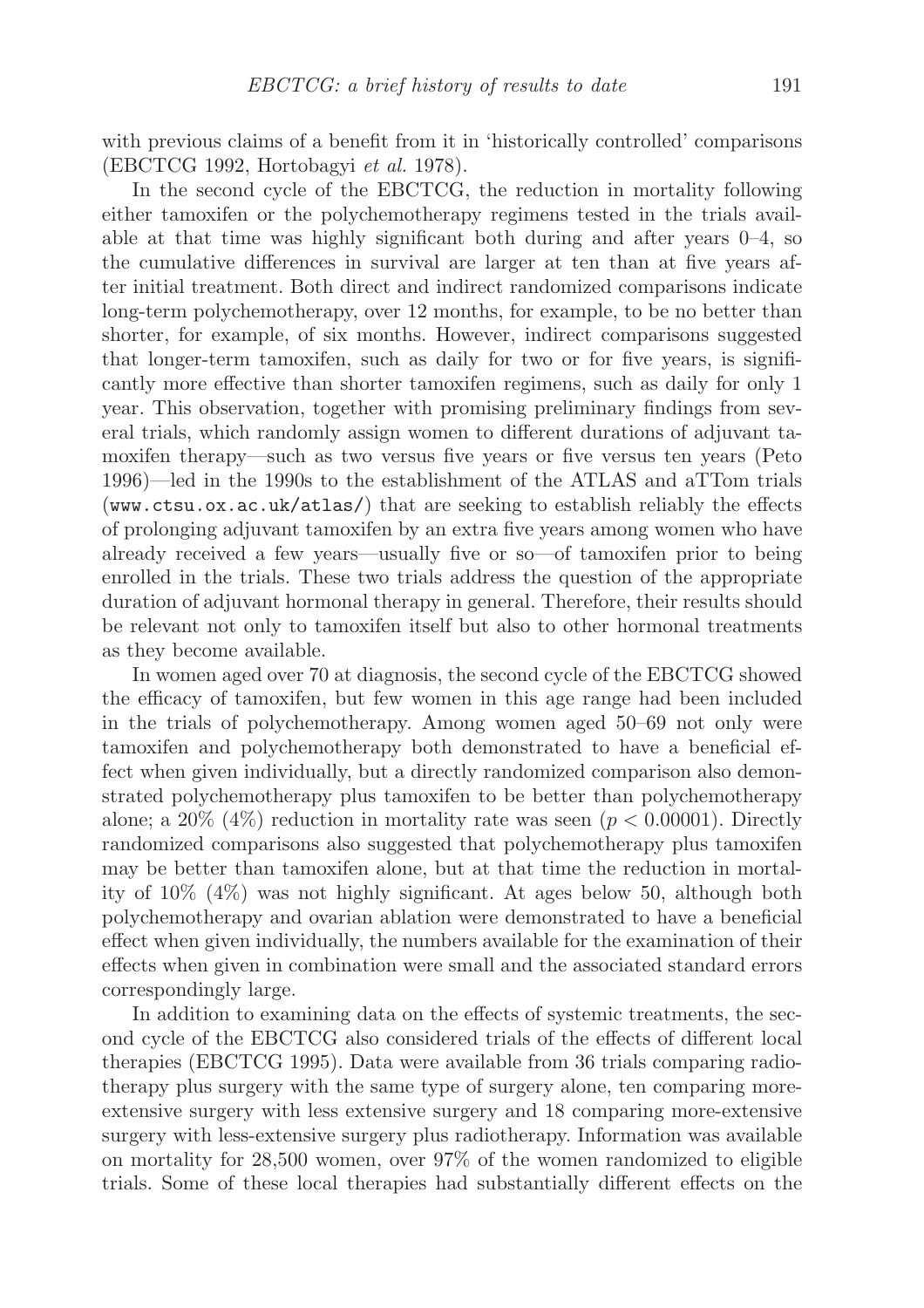rates of local recurrence of the breast cancer: in particular, the addition of radiotherapy to surgery reduced the rate of local recurrence by a factor of three, and breast-conserving surgery involved some risk of recurrence in the remaining tissue. However, at least in the 1990 overview, these trials did not demonstrate any differences in overall survival at ten years.

## **9.4 The third cycle (1995)**

In the third cycle of the EBCTCG, the number of eligible trials was expanded to include all those that began before 1990. Information was obtained on approximately 37 000 women who had been randomized in 55 trials of adjuvant tamoxifen versus no tamoxifen, comprising about 87% of all the women randomized into eligible trials (EBCTCG 1998*b*). Compared with the second cycle, the amount of evidence on events occurring more than five years after randomization was substantially increased and, in terms of numbers of deaths, the amount of evidence from trials of about five years of tamoxifen was doubled. Nearly 8000 of the randomized women had a low, or zero, level of oestrogen-receptor protein measured in their primary tumour; these are 'ER-negative' tumours. Among these women the overall effects of tamoxifen were small, with the annual mortality rate reduced by only 6% (4%), and there was no suggestion of any trend towards greater benefit with longer treatment. In contrast, among the remaining women, of whom there were 18 000 with ER-positive tumours and nearly 12,000 women with untested tumours, the results were striking: for trials of one year, two years, and five years of adjuvant tamoxifen, mortality was reduced by  $12\%$  (3%),  $17\%$  (3%), and 26% (4%), respectively, during ten years of follow-up. Not only were all these reductions highly significant individually, but there was some evidence of a greater effect with longer treatment  $(p = 0.003)$ . The proportionate mortality reductions were similar for women with node-positive and node-negative disease, but in absolute terms the reductions were greater in node-positive women, in whom survival is generally poorer. In trials with the longest course of treatment, of about five years of tamoxifen, the absolute improvements in ten-year survival were  $11\%$  (2%) for node-positive (61\%) versus 50\%;  $p < 0.00001$ ) and 6\% (1\%) for node-negative (79\%) versus 73%;  $p < 0.00001$ ). These benefits were largely irrespective of age, menopausal status, daily tamoxifen dose, and of whether or not the women in both arms of the trial had received chemotherapy. In terms of other outcomes, about five years of tamoxifen approximately quadrupled the incidence of endometrial cancer  $(p = 0.0008)$ , and halved the incidence of cancer in the contralateral breast  $(p < 0.00001)$ : in absolute terms, however, the decrease in the incidence of contralateral breast cancer was about twice as large as the increase in the incidence of endometrial cancer. Tamoxifen had no apparent effect on the incidence of colorectal cancer or, after exclusion of deaths from breast or endometrial cancer, on any of the other main categories of cause of death. About one extra death per 5000 woman-years of tamoxifen was attributed to pulmonary embolus but, based on the evidence available at that time, the excess was not statistically significant.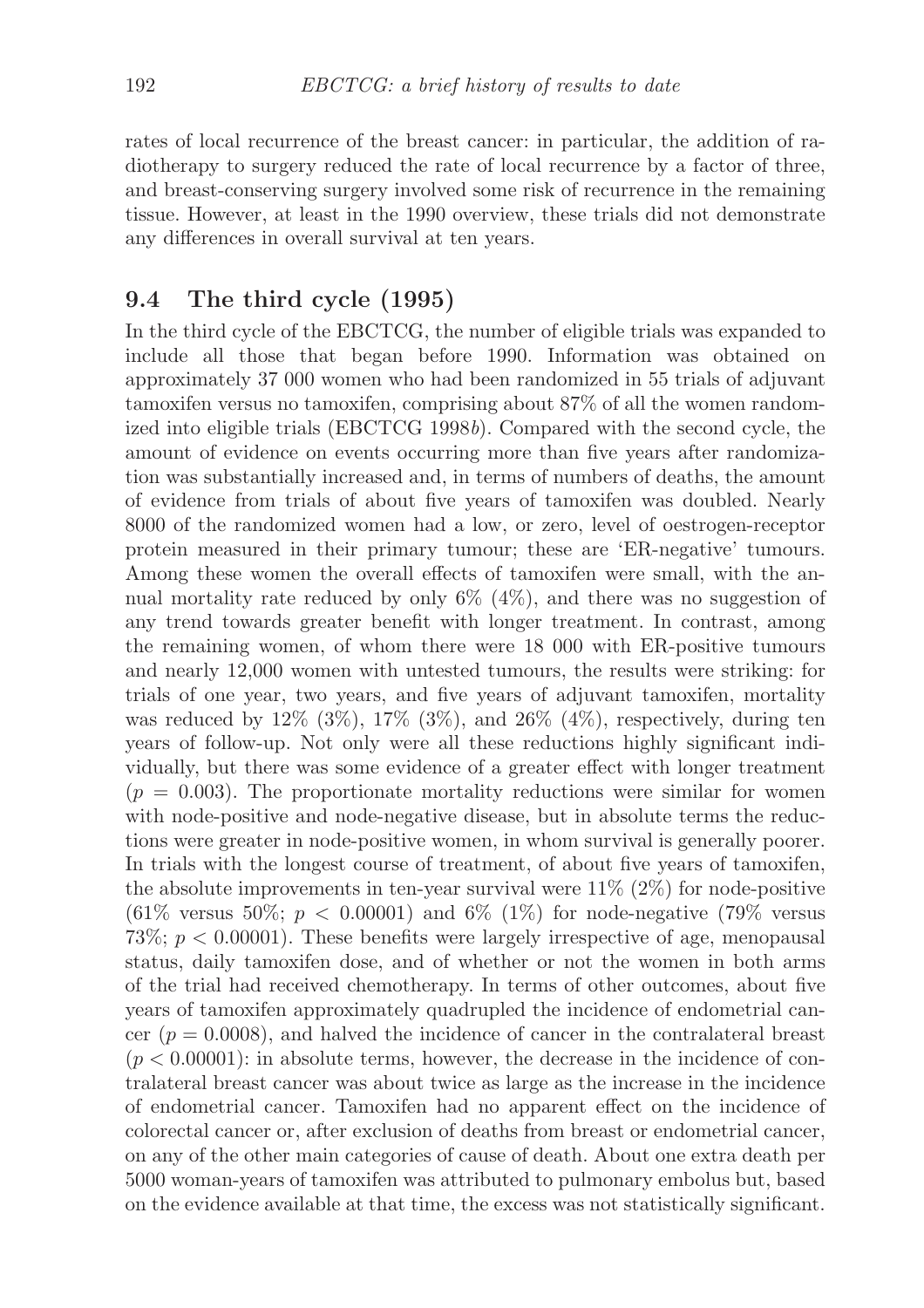Information was available in the third cycle of the EBCTCG on about 18,000 women randomized in 47 trials of prolonged polychemotherapy versus no chemotherapy, about 6000 women randomized in 11 trials of longer versus shorter polychemotherapy, and about 6000 women in 11 trials of anthracyclinecontaining regimens versus cyclophosphamide, methotrexate, and fluorouracil (EBCTCG 1998*a*). In trials of polychemotherapy versus no chemotherapy there were highly significant reductions in mortality both for women aged under 50, for whom there was a  $27\%$  (5%) reduction ( $p < 0.00001$ ), and for women aged 50–69 at randomization, who showed an 11% (3%) reduction ( $p = 0.0001$ ), while few women aged 70 or over had been studied. After taking both age and time since randomization into account, the proportionate reductions in mortality were similar in women with node-negative and node-positive disease. These proportionate reductions suggest that, for women aged under 50 at randomization, the effect of polychemotherapy would be to increase a typical ten-year survival of 71% for those with node-negative disease to 78%, giving an absolute benefit of 7%, while for women with node-positive disease it would be to increase a typical ten-year survival of 42% to 53%, an absolute benefit of 11%. For women aged 50–69 at randomization, the corresponding increases would be from 67% to 69% for those with node-negative disease, an absolute benefit of only 2%, and 46% to 49% for those with node-positive disease, giving an absolute benefit of only 3%. At a given age, the benefits of polychemotherapy appeared largely independent of menopausal status at presentation, ER status of the primary tumour, and of whether or not adjuvant tamoxifen had been given. In addition, the directly randomized comparisons of polychemotherapy did not indicate any survival advantage with the use of more than about six months of polychemotherapy. In contrast, the directly randomised comparisons provided some evidence that, compared with cyclophosphamide, methotrexate, and fluorouracil alone, the anthracycline-containing regimens reduced mortality slightly, to a five-year survival of 69% versus 72% ( $p = 0.02$ ). In terms of other endpoints, polychemotherapy reduced the incidence of cancer in the contralateral breast by about one-fifth and had no apparent adverse effect on deaths from causes other than breast cancer. Although the EBCTCG data show that polychemotherapy can improve long-term survival, it does have considerable shortterm side effects, including leukopenia, nausea and vomiting, thromboembolic events, thrombocytopenia, anaemia, infection, mucositis, diarrhoea, and neurological toxicity (Pritchard *et al.* 1997, Fisher *et al.* 1990). The incidence of such events has not been reviewed by the EBCTCG, but clearly needs to be taken into account in treatment decisions.

Trials of the effect of ovarian ablation were also considered in the third cycle of the EBCTCG (EBCTCG 1996). Many of these trials began before 1980, and so 15 years of follow-up were available for analysis. Among the 1354 women aged 50 or over when randomized, there was no significant improvement of ovarian ablation on survival, as in the results obtained in the second cycle. However, among the 2102 women aged 50 or under when randomized, 15-year survival was highly significantly improved among those allocated ovarian ablation—52.4%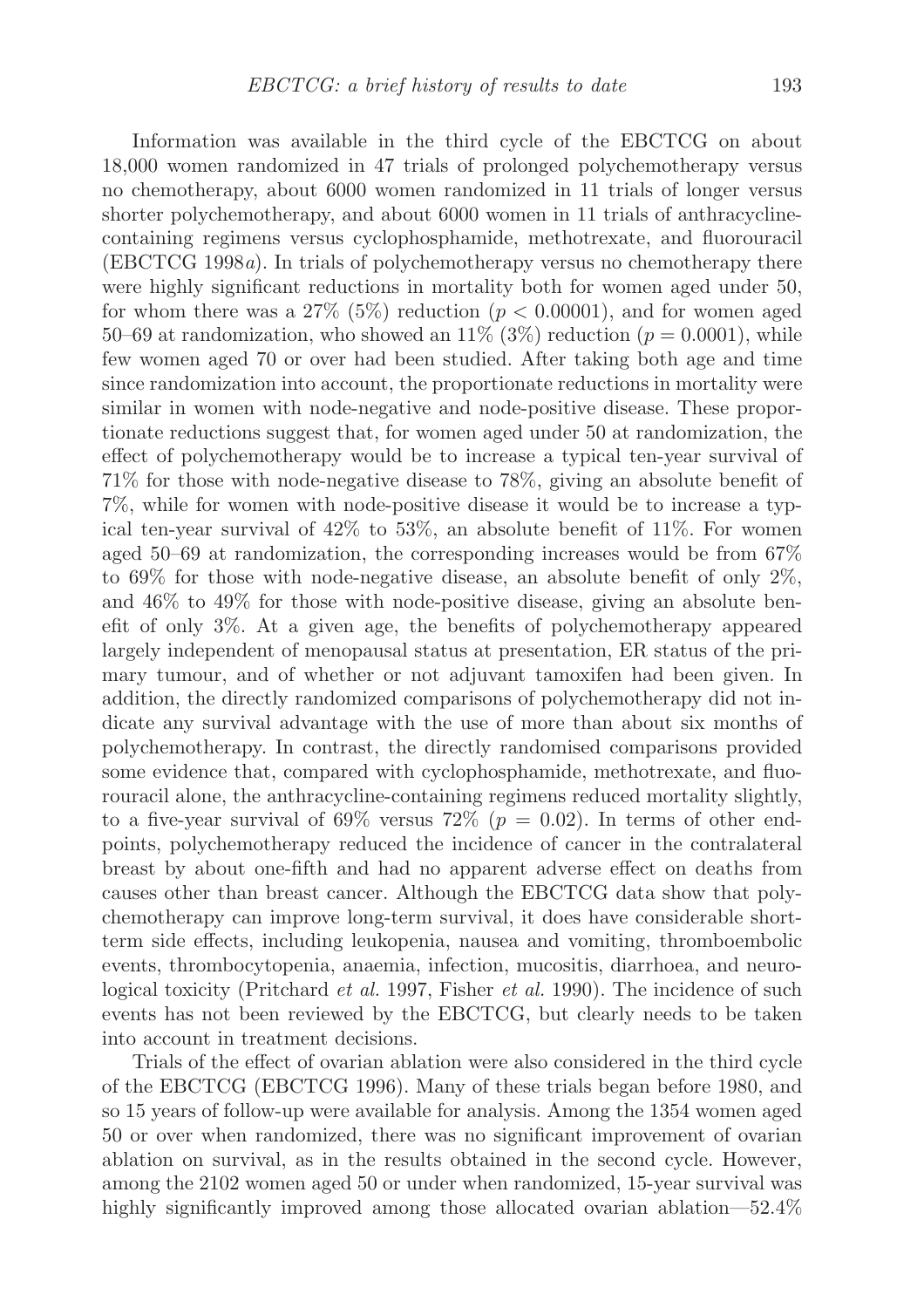versus 46.1%, so 6.3% (2.3%) fewer deaths per 100 women treated—and the benefit was significant both for node-positive and for node-negative disease. In the trials of ablation plus cytotoxic chemotherapy versus the same chemotherapy alone, the benefit of ablation appeared smaller than in the trials in the absence of chemotherapy, and although there was no significant heterogeneity between these two subgroups, the benefit of ovarian ablation on survival was not significant when the trials in which both arms had received chemotherapy were considered on their own. It was concluded that further randomized evidence was needed on the additional effect of ovarian ablation in the presence of other adjuvant treatments and also on the relevance of hormone receptor measurements, which were only available for four of the 12 trials.

Many of the trials comparing radiotherapy plus surgery with the same type of surgery alone started even earlier than the trials of ovarian ablation. Therefore, in the third cycle of the EBCTCG, it was possible to examine the impact of radiotherapy at both ten and at twenty years (EBCTCG 2000). Data were available for a total of 40 trials, involving 20,000 women, half with node-positive disease. In these trials the radiotherapy fields included not only chest wall or residual breast, but also the axillary, supraclavicular, and internal mammary chain lymph nodes. Breast cancer mortality was reduced in the women who had received radiotherapy  $(p = 0.0001)$  but mortality from certain other causes, in particular cardiovascular disease, was increased, and overall 20-year survival was 37.1% with radiotherapy versus 35.9% without ( $p = 0.06$ ). Nodal status, age and decade of follow-up strongly affected the ratio of breast cancer mortality to other mortality, and hence affected the ratio of absolute benefit to absolute hazard. It was estimated that, without the long-term hazard, radiotherapy would have produced an absolute increase in 20-year survival of about 2–4%, except for women at particularly low risk of local recurrence. The average hazard seen in these trials would, however, reduce this 20-year survival benefit in young women and reverse it in older women.

Until recently, it had been thought that an increased risk of cardiovascular disease occurred only following substantial doses of radiation, and improvements in radiotherapy techniques for breast cancer in recent years have tended to reduce radiation doses to the heart. However, there is now mounting evidence that doses that have traditionally been regarded by clinical oncologists as unimportant in terms of cardiovascular risk may, in fact, carry an appreciable long-term risk. The main evidence for this comes from the follow-up studies of the survivors of the atomic bombings of Hiroshima and Nagasaki, where significant dose-response relationships for heart disease and for stroke have been reported following whole body uniform doses (Preston *et al.* 2003). These data also suggest that if there is a threshold dose for non-cancer disease mortality then it cannot be greater than about 0.5 Gy and this suggests that, even with modern radiotherapy techniques, some cardiovascular risk may well remain. Further research is now being carried out, using data from cancer registries (Darby *et al.* 2003) together with detailed dosimetry data, to characterize more precisely the cardiovascular risk from radiotherapy for breast cancer.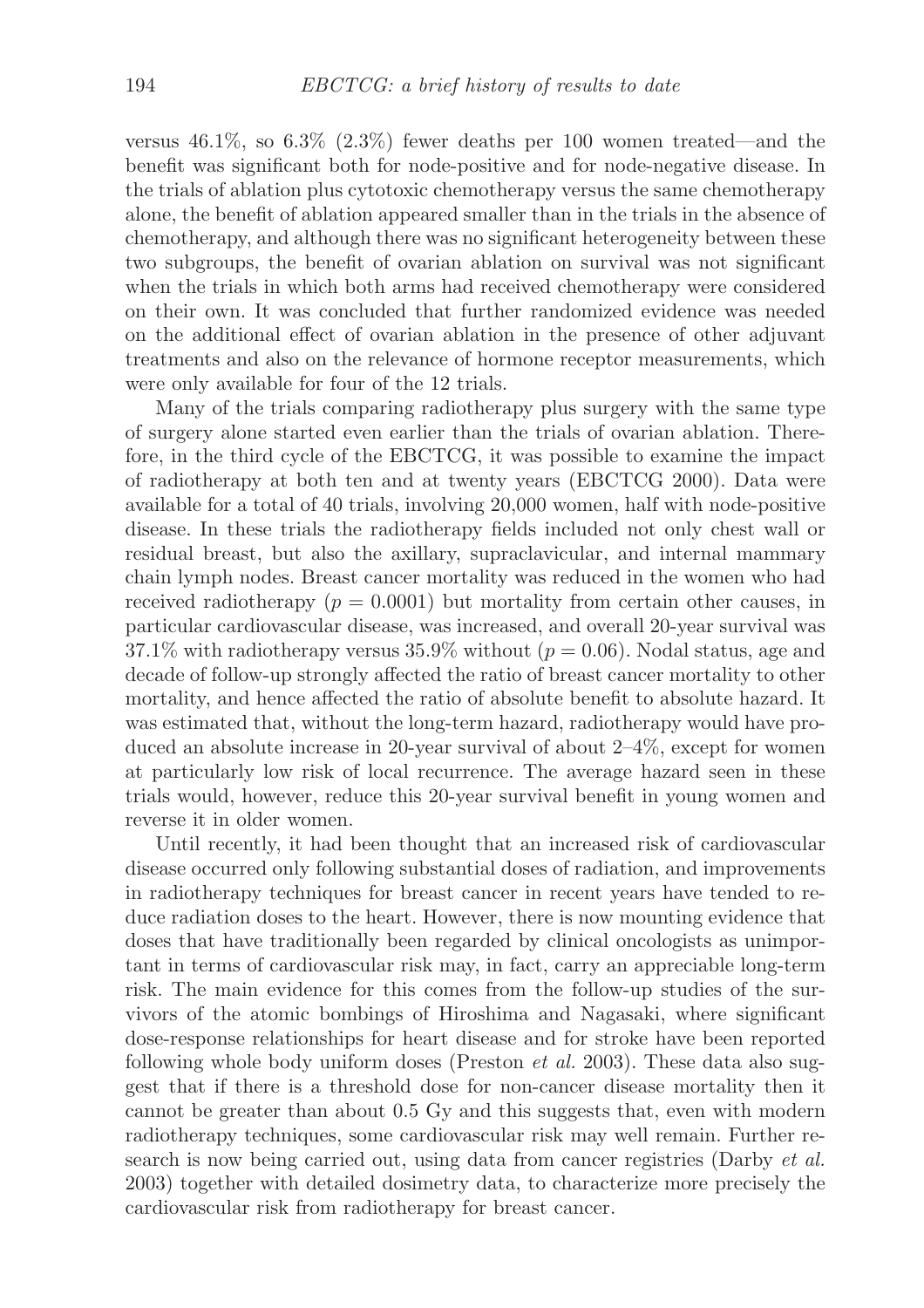## **9.5 The fourth cycle (2000)**

The fourth cycle of the EBCTCG, whose results are currently being prepared for publication, has included even more data than the third round, with about 38,000 randomized women in trials of local therapies—including comparisons of radiotherapy plus surgery with the same type of surgery alone, more-extensive surgery with less extensive surgery, and more-extensive surgery with less-extensive surgery plus radiotherapy—and about 50,000 randomized women in trials of tamoxifen versus no tamoxifen, and 30,000 in the more interesting question of longer versus shorter durations of tamoxifen therapy, about 50,000 women involved in chemotherapy trials, and 10,000 in trials of ovarian ablation. In addition, for many of the women included in previous EBCTCG cycles, longer follow-up is available.

### **9.6 Recent trends in breast cancer mortality**

During the period 1950–1960, the annual mortality rate for breast cancer in the age-range 35–69 years, calculated as the mean of the seven age-specific rates 35–39, 40–44, ... , 65–69 in the United Kingdom was around 58 per 100,000 women; see the left part of Figure 9.1. From about 1960, the rate started to rise, as in many other European countries, and this rise continued steadily until the late 1980s, by which time it was over 70 per 100,000 women. In 1990, however, it suddenly started to fall and it has fallen continuously since then, so that in 2000 it was only just over 50 deaths per 100,000, well below its value in the 1950s.



Fig. 9.1. Breast cancer mortality for women at ages 35–69 in the United Kingdom and United States, 1950–2000. The data are averaged annual rates in component five-year age groups, obtained using World Health Organization mortality and United Nations population estimates.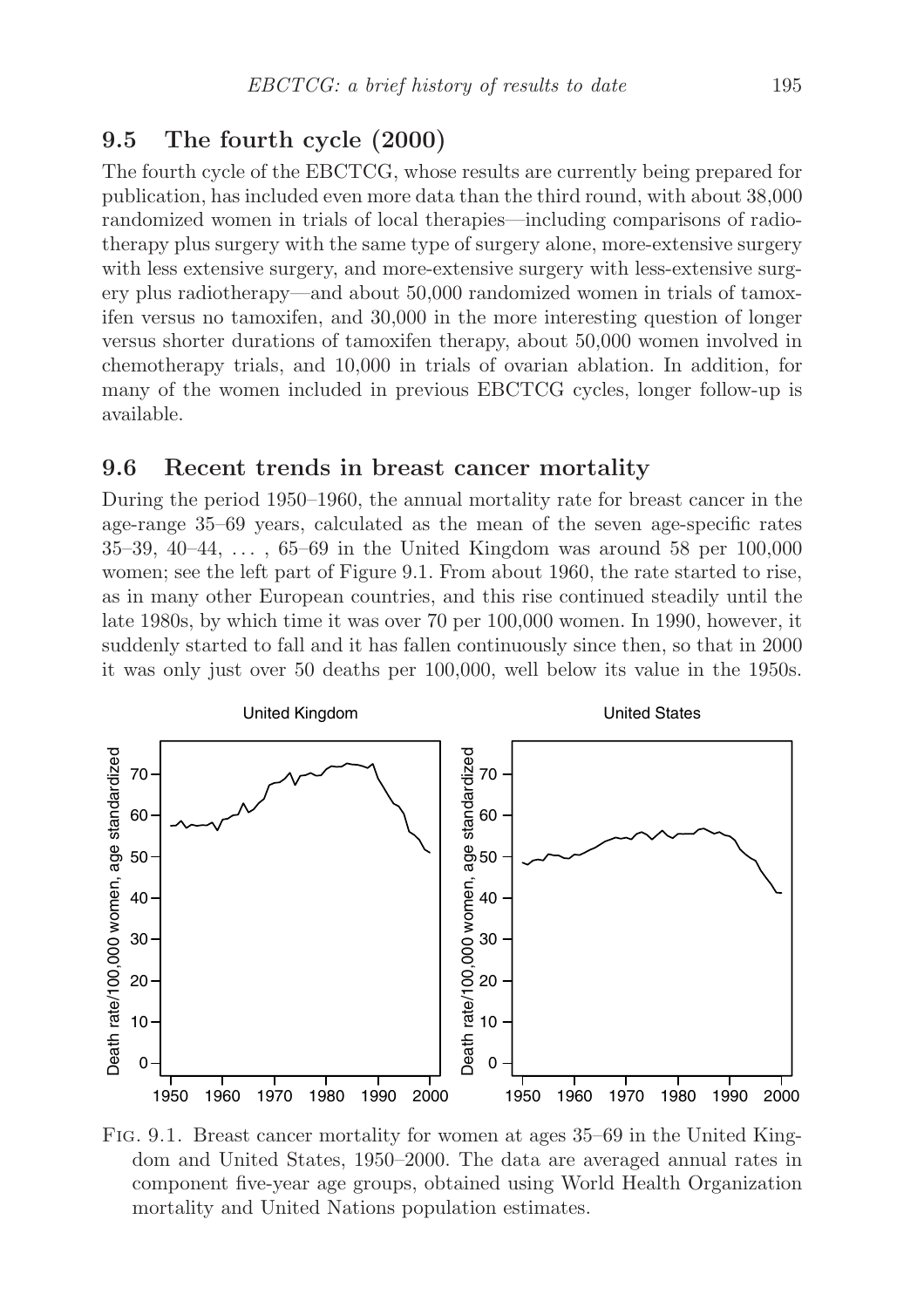During the 1990s, lesser decreases have also occurred in several other countries, including the United States (Peto *et al.* 2000); see the right part of Figure 9.1. Recent data on breast cancer incidence, as opposed to mortality, are difficult to interpret as they are affected by screening. For example, in the UK the national screening program was introduced in 1987 for women aged 50–64, and has undoubtedly resulted in many cancers in this age range being diagnosed earlier than they would otherwise have been. However, there is no suggestion from the incidence rates at ages below 50 or above 65 of a sudden decrease in the underlying trend of breast cancer incidence rates that might be responsible for the recent decrease in mortality (Quinn *et al.* 2001). Some of the downward trends in mortality are likely to be the effect of the screening program, and detailed analyses have estimated that in the UK screening is responsible for 30–40% of the fall in mortality in age-groups 55–69 (Blanks *et al.* 2000, Sasieni 2003). The remaining 60–70% is likely to be explained partly by the tendency towards earlier presentation outside the screening program, but mostly by the increasing use of tamoxifen and chemotherapy from the mid-1980s, which has been helped by the EBCTCG analyses. In 2000, a United States National Institutes of Health Consensus Statement on adjuvant therapy for breast cancer (National Institutes of Health 2000) drew heavily on the findings of the EBCTCG for their recommendations on the use of tamoxifen, ovarian ablation and polychemotherapy. As a result of this and of similar treatment guidelines in other countries, further falls in breast cancer mortality worldwide can be expected in the future. At the same time new treatments for breast cancer that require rigorous assessment continue to be developed and provide further questions for assessment in future cycles of the EBCTCG.

Since this chapter was written, the report on the effects of chemotherapy and hormonal therapy of the fourth cycle of the EBCTCG has been published (EBCTCG, 2005). This shows that some of the widely practicable adjuvant drug treatments that were being tested in the 1980s, which substantially reduced 5-year recurrence rates, also substantially reduce 15-year mortality rates. In particular, for middle-aged women with ER-positive disease, the breast cancer mortality rate throughout the next 15 years would be approximately halved by 6 months of anthracycline-based chemotherapy followed by 5 years of adjuvant tamoxifen. For, if mortality reductions of  $38\%$  (age  $< 50$  years) and  $20\%$  (age 50–69 years) from such chemotherapy were followed by a further reduction of 31% from tamoxifen in the risks that remain, the final mortality reductions would be 57% and 45%, respectively. Overall survival would be comparably improved, since these treatments have relatively small effects on mortality from the aggregate of all other causes. Further improvements in long-term survival could well be available from newer drugs, or better use of older drugs.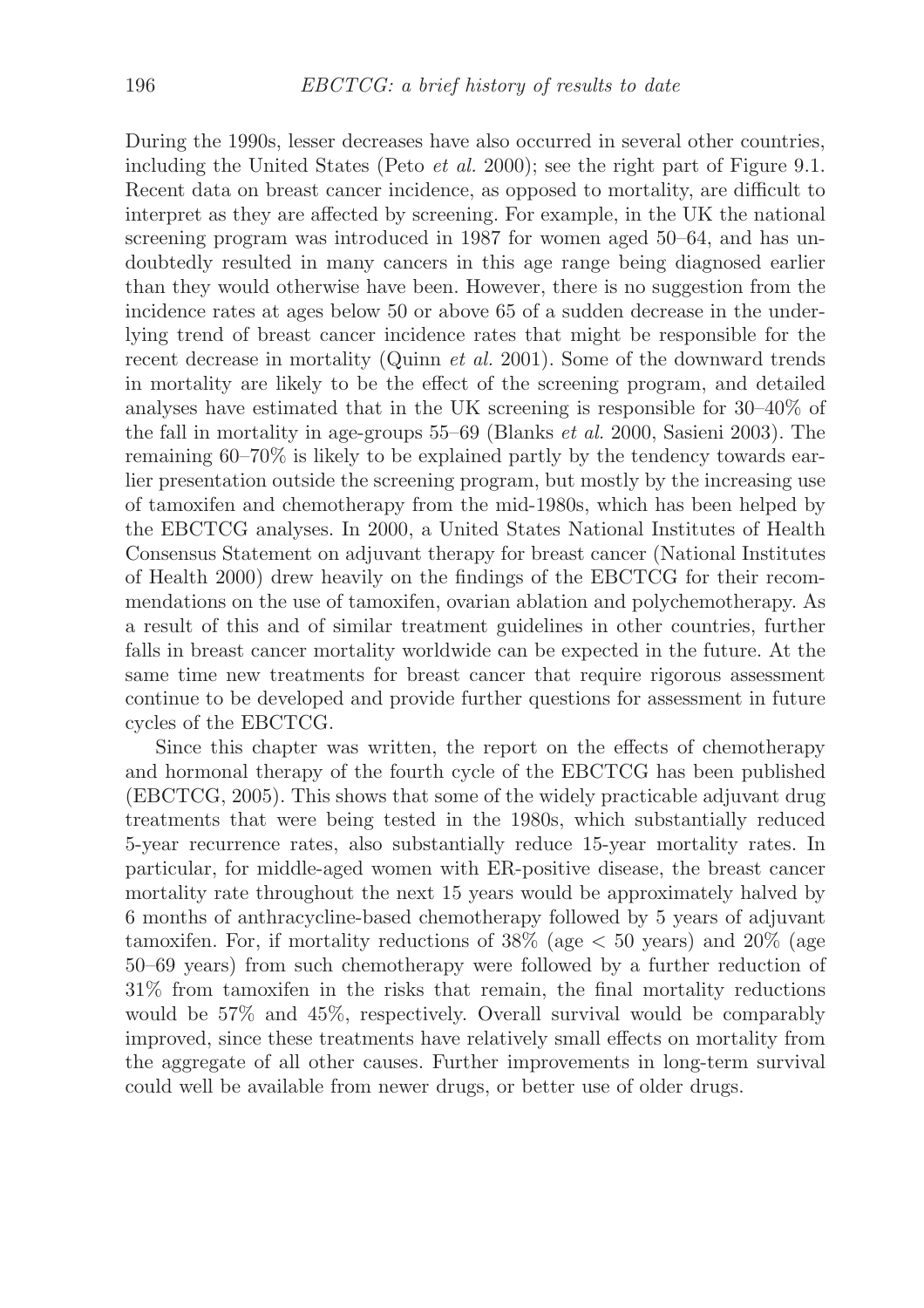#### **References**

- Adjuvant Therapy for Breast Cancer (2000). *NIH Consensus Statement,* **17**, 1- 35 and http://consensus.nih.gov.
- Anon. (1984). Review of mortality results in randomized trials in early breast cancer. *Lancet* **ii**: 1205.
- Blanks, R.G., Moss, S.M., McGahan, C.E., Quinn, M.J., Babb, P.J. (2000). Effect of NHS breast screening programme on mortality from breast cancer in England and Wales, 1990-8: comparison of observed with predicted mortality. *British Medical Journal*, **321**, 665-9.
- Darby, S.C., McGale, P., Peto, R., Granath, F., Hall, P., Ekbom, A.(2003). Mortality from cardiovascular disease more than 10 years after radiotherapy for breast cancer: nationwide cohort study of 90 000 Swedish women. *British Medical Journal*, **326**, 256-257.
- Early Breast Cancer Trialists' Collaborative Group (1988). The effects of adjuvant tamoxifen and of cytotoxic therapy on mortality in early breast cancer: an overview of 61 randomized trials among 28,859 women. *New England Journal of Medicine,* **319**, 1681-1692.
- Early Breast Cancer Trialists' Collaborative Group (1990). *Treatment of Early Breast Cancer. Volume 1: Worldwide Evidence 1985-1990*. Oxford University Press.
- Early Breast Cancer Trialists' Collaborative Group (1992). Systemic treatment of early breast cancer by hormonal, cytotoxic or immune therapy: 133 randomised trials involving 31,000 recurrences and 24,000 deaths among 75,000 women. *Lancet*, **339**, 1-15 & 71-85.
- Early Breast Cancer Trialists' Collaborative Group (1995). Effects of radiotherapy and surgery in early breast cancer: an overview of the randomized trials. *New England Journal of Medicine*, **333**, 1444-1455.
- Early Breast Cancer Trialists' Collaborative Group (1996). Ovarian ablation in early breast cancer: overview of the randomised trials. *Lancet*, **348**, 1189-1196.
- Early Breast Cancer Trialists' Collaborative Group (1998*a*). Polychemotherapy for early breast cancer: an overview of the randomised trials. *Lancet*, **352**, 930- 942.
- Early Breast Cancer Trialists' Collaborative Group (1998*b*). Tamoxifen for early breast cancer: an overview of the randomised trials. *Lancet*, **351**, 1451-1467.
- Early Breast Cancer Trialists' Collaborative Group (2000). Favourable and unfavourable effects on long-term survival of radiotherapy for early breast cancer: an overview of the randomised trials. *Lancet*, **355**, 1757-1770.
- Fisher, B., Redmond, C., Legault-Poisson, S., Dimitrov, N,-V., Brown, A.-M., Wickerham, D.L., Wolmark, N., Margolese, R.G., Bowman, D., Glass, A.G. (1990). Postoperative chemotherapy and tamoxifen compared with tamoxifen alone in the treatment of positive-node breast cancer patients aged 50 years and older with tumors responsive to tamoxifen: results from the National Surgical Adjuvant Breast and Bowel Project B-16. *Journal of Clinical Oncology*, **8**,1005-18.
- Hotobagyi G.N., Gutterman J.U., and Blumenscein G.R. (1978). Chemoimmunotherapy of advanced breast cancer with BCG. *In: Terry WD, Windhurst D, eds. Immunotherapy of cancer: present status of trials in man.* New York, Raven Press, pp 155-68.